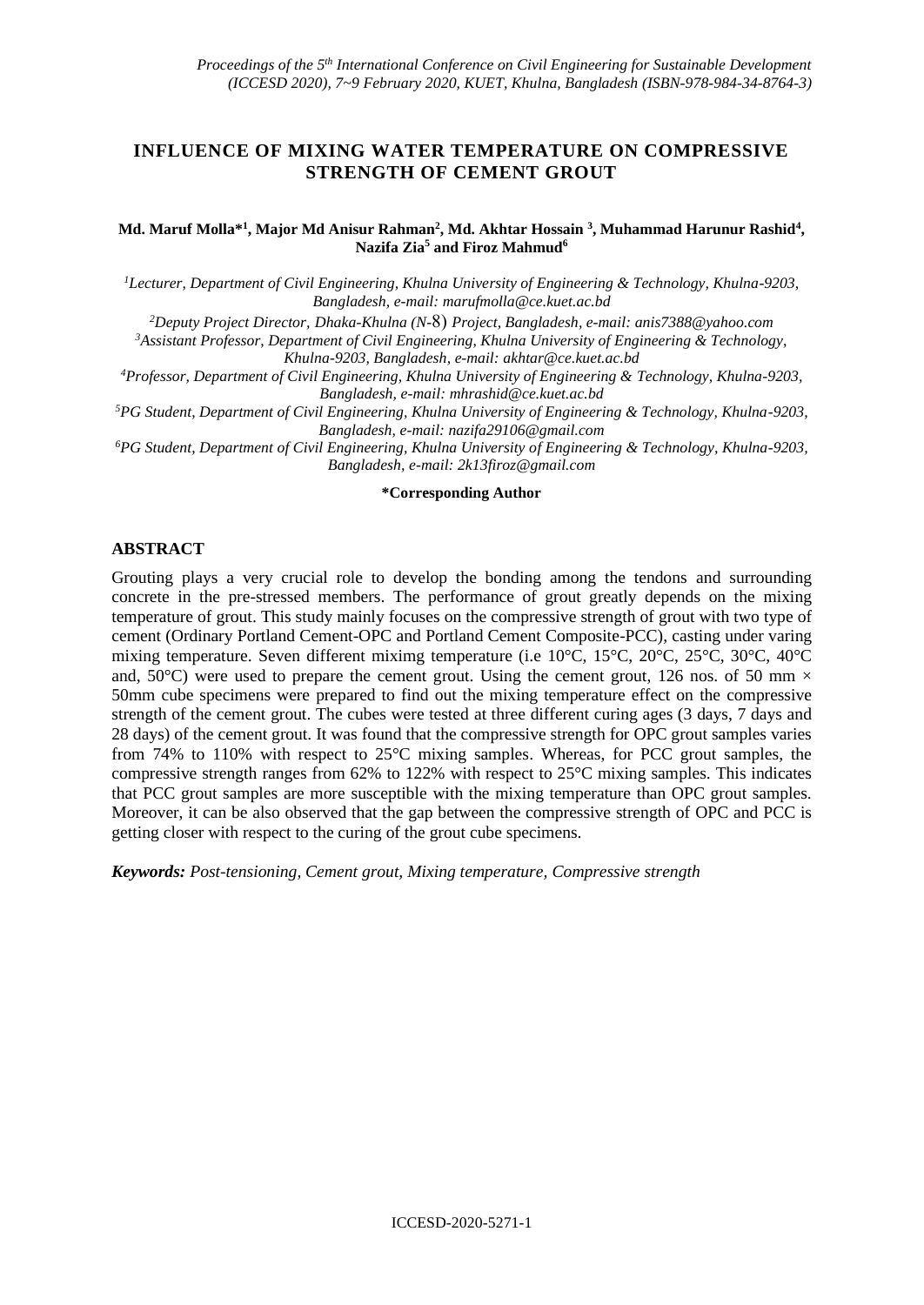*5 th International Conference on Civil Engineering for Sustainable Development (ICCESD 2020), Bangladesh*

# **1 INTRODUCTION**

Pre-stressing technology is considered as one of the most significant invention in the field of construction technologies in the recent years. The post-tensioning (PT) technology of the pre-stressed system began widely used for the construction of many bridges, spanning large distances in the United States of America and the Europe in the 1950s. In the last few decades, PT technology has played a significant role in the infrastructure development projects, such as, the construction of warehouses, bridges, dams, nuclear and blast-containment structures, foundations, pavements, stadiums, marine structures, water retaining structures, silos, etc. in the world (Clark, 2013; Corven & Moreton, 2013).

Amin & Okui (2015) outlined in their paper that the pre-stressed concrete technology was first introduced in Bangladesh between 1969 and 1974, through the construction of Tora, Aminbazar and Noyarhat bridges in Dhaka. In recent few years, a huge number of structures including bridges, flyovers, have constructed using pre-stressed technology in Bangladesh. The notable post-tensioned bridges on major rivers in Bangladesh includes Meghna Bridge (1991) in Dhaka, Bangabandhu Bridge (1998) on Jamuna river in Sirajganj, Bhairab Bridge (2002) in Kishoreganj, Gabkhan Bridge (2003) in Jhalakathi, Lalon Shah Bridge (2004) in Bheramara, Khan Jahan Ali Bridge (2005) in Khulna, Muktarpur Bridge (2008) in Munsiganj, Sultana Kamal Bridge (2010) in Dhaka, Shah Amanat Bridge (2010) in Chattogram, Dapdapia Bridge (2011) in Barisal, Kanchpur Bridge (2019) in Dhaka and Gumti Bridge (2019) in Cumilla (Uddin and Mizunoya, 2019).

Moreover, a number of ongoing projects including Mass Rapid Transit (MRT) mega project are employing post-tensioning technology at different locations in the country. However, Kamalakannan et al. (2018) reported that the most commonly used grout materials for post-tensioning system in developing countries do not comply the requirements of the international standards. Therefore, there is a huge scope of research on grouting practices in Bangladesh. The high tensile strand or tendons are used in Post-tensioning to transfer the pre-stressing force and grouts act as the duct filler, to fill the interstitial spaces between the ducts and strands. Main constituents of cementitious grouting material are Portland cement, mineral additives, admixtures, aggregates, and water.

Ordinary Portland Cement (OPC) and Portland Cement Composite (PCC) are used as a cementitious material in the grout mixture. The OPC and PCC are used in accordance with ASTM C 150 and ASTM C595/C595M respectively (Chen & Duan, 2014). Grouting materials primarily provide protection against corrosion in bonded tendons and also form a good bonding with surrounding concrete. Pillai (2018) studied the effect of water/binder (w/b) ratio on various properties of cementitious grout mixes considering varying proportion of OPC, a locally available fly ash and a commercially available Poly Carboxylate Ether based super plasticizer. In the studies, the w/b ratios were varied between 0.30 and 0.44. The flow properties (as per BS EN 445), bleeding resistances (according to ASTM C 940-10a), and retention of flow properties over time of the each grout mixes were determined and compared. The paper reported that the reduction of the w/b ratio improves the flow properties (i.e., low yield stress, low plastic viscosity) of the grout mixes and the use of 25% fly ash produced almost no bleed water of the fresh mixes. He also compared the properties of optimized grout (with 25% fly ash) with a commercially available grout with plasticized expansive grout admixture and a Pre-Packaged Grout (PPG) available in USA.

Moreover, Kamalakkannan et al., (2018) focuses on present state of art on the grouting practices during post-tensioning in India and concluded that optimum mixing speed and ambient temperature significantly influence the performance of PPG and Plasticized Expansive Admixture (PEA) grout. Mirza et al., 2013 performed several laboratory tests of different fresh and hardened state properties of OPC, Type-III Portland Cements and seven others commercially available microfine cementitious grouts. Two different variables such as water-cement ratio (varying between 0.5 and 1.2) and three different temperatures ( $4^{\circ}$ C,  $10^{\circ}$ C and  $20^{\circ}$ C) were employed during the laboratory tests.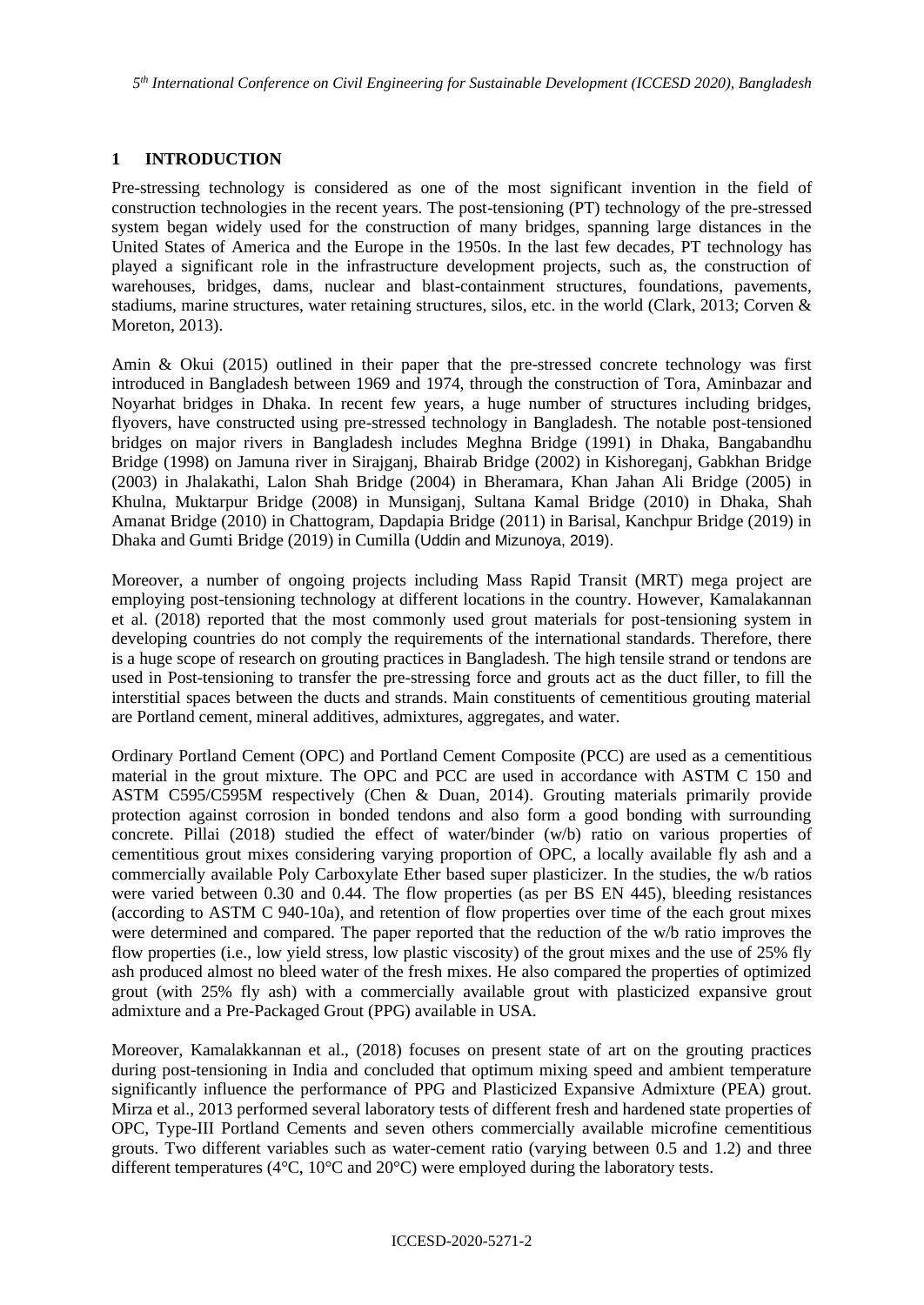Several physical properties (i.e. grain size distribution), fresh state properties (i.e. viscosity, bleeding and setting time), and hardened state properties (i.e. Young's modulus, Poisson's ratio, compressive strength, bond strength and change in volume) of the grout were studied in this research. It was concluded that all the rheological and mechanical properties are substantially affected by watercement ratio and at 10°C temperature compressive strength and Young's modulus were found to be maximum. Several studies reported that the performance of grout is affected by several factors like, mixing time, setting time, viscosity, fineness, ambient temperature (mixing environment, mixing and curing water) and compressive strength of the grout (Bras, Gião, Lúcio, & Chastre, 2013; BS EN 445, 2007; Kamalakannan, Thirunavukkarasu, Pillai, & Santhanam, 2018; Mirza et al., 2013). Bras et al., (2013) concluded that rapid reduction in viscosity of grout mixtures occurs at high temperature. Moreover, Mirza et al., (2013) found that setting time of grout decreases with increasing the temperature of the grout mixtures. This phenomenon occurs as the hydration of cementitious material accelerated at high temperature.

There is very limited research available in the literature on the performance of grouting materials under low temperature. Furthermore, very limited studies are reported the performance of different properties of grout at higher temperatures considering monsoon climatic conditions (Erol and François, 2014). Due to the geographical location of Bangladesh, a warm and monsoon season lasts at most of the time in a year. As a result of the climate change effect, the temperature patterns (i.e. durations, starting time, end time, magnitude of temperature etc.) have been modified globally and fluctuate rapidly within a week. Nasher *et al.* (2013) reported that the lowest temperature was recorded as 3.4°C during winter and highest of 45.1°C temperature was recorded during monsoon over the study period between 1964 and 2012. Thus, it is quite difficult to maintain a constant temperature condition during the mixing of grout materials. This paper will address the most significant mechanical property (compressive strength) of the cement grout material at different mixing temperatures considering OPC and PCC as a cementitious material.

# **2 EXPERIMENTAL PROGRAM**

# **2.1 Materials**

In Bangladesh, OPC and PCC are widely used in preparing cement grout. Therefore, the effect of cement type should also be investigated. In this study, the test specimen were prepared using OPC conforming to ASTM C 150, PCC conforming ASTM C595/C595M and grouting agent (kind of admixture which is commonly used for cement grouting). The chemical characteristics with its composition (% by mass) of OPC, PCC and grouting agent are presented in Table 1. Particle size distribution along with fineness of the cements and the grouting agent can be found in Table 2.

| Composition (% by mass)                                  | Type-I (OPC) | Type-II (PCC) | <b>Grouting Agent</b> |
|----------------------------------------------------------|--------------|---------------|-----------------------|
| Silica                                                   | 19.09        | 17.6          | 9.5                   |
| Alumina $(Al2O3)$                                        | 6.14         | 3.89          | 3.47                  |
| Ferric Oxide (Fe <sub>2</sub> O <sub>3</sub> )           | 3.51         | 3.42          | 1.95                  |
| Calcium Oxide (CaO)                                      | 61.70        | 52.62         | 28.05                 |
| Magnesium Oxide (MgO)                                    | 1.79         | 2.76          | 1.92                  |
| Sulfur trioxide $(SO_3)$                                 | 2.54         | 2.40          | 34.64                 |
| Chloride (Cl)                                            | 0.03         | 0.04          | 0.11                  |
| Sodium oxide $(Na2O)$                                    | 0.13         | 0.12          | 0.04                  |
| Potassium oxide $(K_2O)$                                 | 0.47         | 0.65          | 0.75                  |
| Total Alkalis (Na <sub>2</sub> O+0.658 K <sub>2</sub> O) | 0.440        | 0.554         | 0.540                 |
| Insoluble Residue (IR)                                   | 1.60         | 11.40         | 12.00                 |
| Loss on Ignition (LOI)                                   | 2.56         | 4.55          | 7.50                  |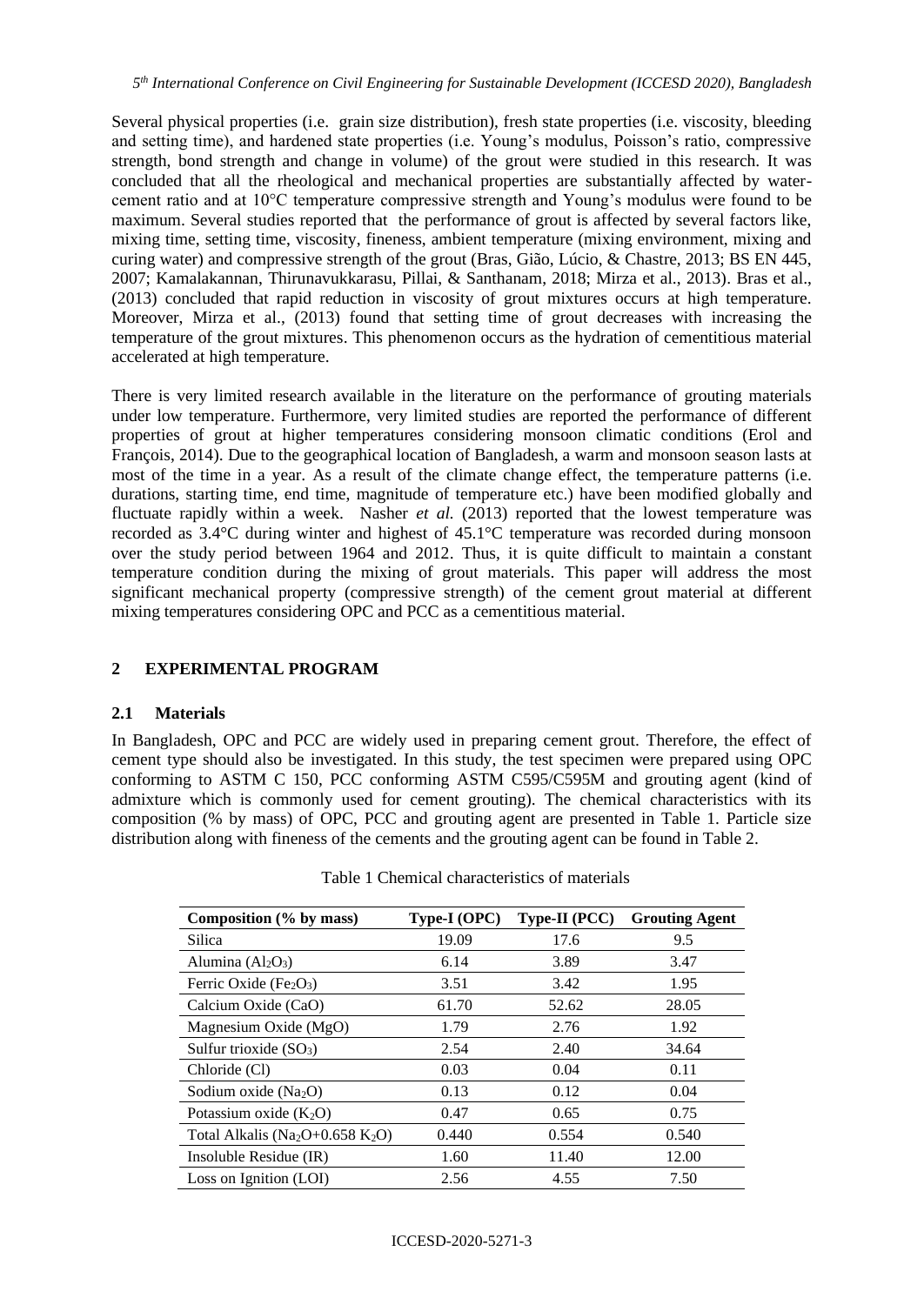*5 th International Conference on Civil Engineering for Sustainable Development (ICCESD 2020), Bangladesh*

| <b>Parameters</b>                 | Unit                         | Type-I (OPC) | <b>Type-II</b> (PCC) | <b>Grouting Agent</b> |
|-----------------------------------|------------------------------|--------------|----------------------|-----------------------|
| Fineness<br>(Blaine method)       | $\text{cm}^2/\text{gm}$      | 3074         | 3455                 | 4758                  |
| Particle size<br>(Sieve analysis) | Above $90 \mu m$ (%)         | 0.25         | 0.37                 | 2.96                  |
|                                   | $45 \mu m \sim 90 \mu m$ (%) | 3.23         | 3.49                 | 6.84                  |
|                                   | Below $45 \mu m$ (%)         | 96.52        | 96.14                | 90.20                 |
| <b>Moisture Content</b>           | $\mathcal{O}_0$              | 0.75         | 0.74                 | 1.46                  |

Table 2 Physical properties of materials

# **2.2 Mixing Ratio**

Test specimens were prepared by mixing OPC/PCC, grouting agent and water. The ratio among cement, grouting agent and water was maintained as 1 : 0.1 : 0.4 which was determined in accordance with ASTM C 938. The properties of the cement grout are provided in Table 3.

| Table 3 Properties of the cement grout |  |  |
|----------------------------------------|--|--|
|                                        |  |  |

| <b>Parameters</b>         | Jnit | <b>OPC Grout Mix</b> PCC grout Mix |     | <b>Reference</b> |
|---------------------------|------|------------------------------------|-----|------------------|
| Initial setting time mins |      | 570                                | 620 | ASTM C953        |
| Final setting time        | mins | 720                                | 770 | ASTM C953        |

# **2.3 Preparation of Test Specimens**

Four different mixing temperatures (20°C, 30°C, 40°C and 50°C) were chosen to determine the mixing temperature effect of the grout. During, preparation of the test specimens these mixing temperatures were maintained by controlling the mixing water temperature. The schedule of grout mixes is given in Table 4.

| <b>Sample</b><br>designation | <b>Mixing</b><br><b>Temperature</b><br>$^{\circ}$ C) | <b>Cement Type</b> | <b>Sample</b><br>designation | <b>Mixing</b><br><b>Temperature</b><br>(°C | <b>Cement Type</b> |
|------------------------------|------------------------------------------------------|--------------------|------------------------------|--------------------------------------------|--------------------|
| $10$ -OPC                    | 10                                                   |                    | $10$ -PCC                    | 10                                         |                    |
| 15-OPC                       | 15                                                   |                    | 15- PCC                      | 15                                         |                    |
| 20-OPC                       | 20                                                   |                    | 20- PCC                      | 20                                         |                    |
| $25-OPC$                     | 25                                                   | <b>OPC</b>         | 25-PCC                       | 25                                         | <b>PCC</b>         |
| 30-OPC                       | 30                                                   |                    | 30- PCC                      | 30                                         |                    |
| 40-OPC                       | 40                                                   |                    | 40- PCC                      | 40                                         |                    |
| 50-OPC                       | 50                                                   |                    | 50- PCC                      | 50                                         |                    |

| Table 4: Schedule of Grout Mix |
|--------------------------------|
|--------------------------------|

To prepare  $50 \text{mm} \times 50 \text{mm}$  cube specimen for compressive strength test, three gang mold were made ready as shown in figure 1(a), following ASTM C 109. In the beginning, the materials used for the preparation of grout mixes were stored under ambient temperature (20°C) temperature for 24 h prior to mixing. Then, cement and grouting agent were taken in a mixing bowl and hand mixed with a trowel. After that proper amount of mixing water was added with the cement-grout composite. Figure 1(b) illustrates the mechanical mixing machine of the cement grout. Finally, the composition was mixed properly for about 3 minutes with the mixer following the standard mixing method described in ASTM C 938-10. After completion of each mixing step, the temperature of the mixture was measured by means of a thermometer with 0.1°C accuracy. Then the samples were poured in the previously prepared cube mold for finalizing the sampling procedure as shown in Figure 2.

Forty-two batches samples, as mentioned in Table 4, were prepared with different cement types as well as different mixing temperatures. For each batch, three numbers of cube samples were prepared for testing. The desired mixing temperature at every mix was maintained by controlling the mixing water temperature. The temperature was maintained within  $\pm 1^{\circ}$ C.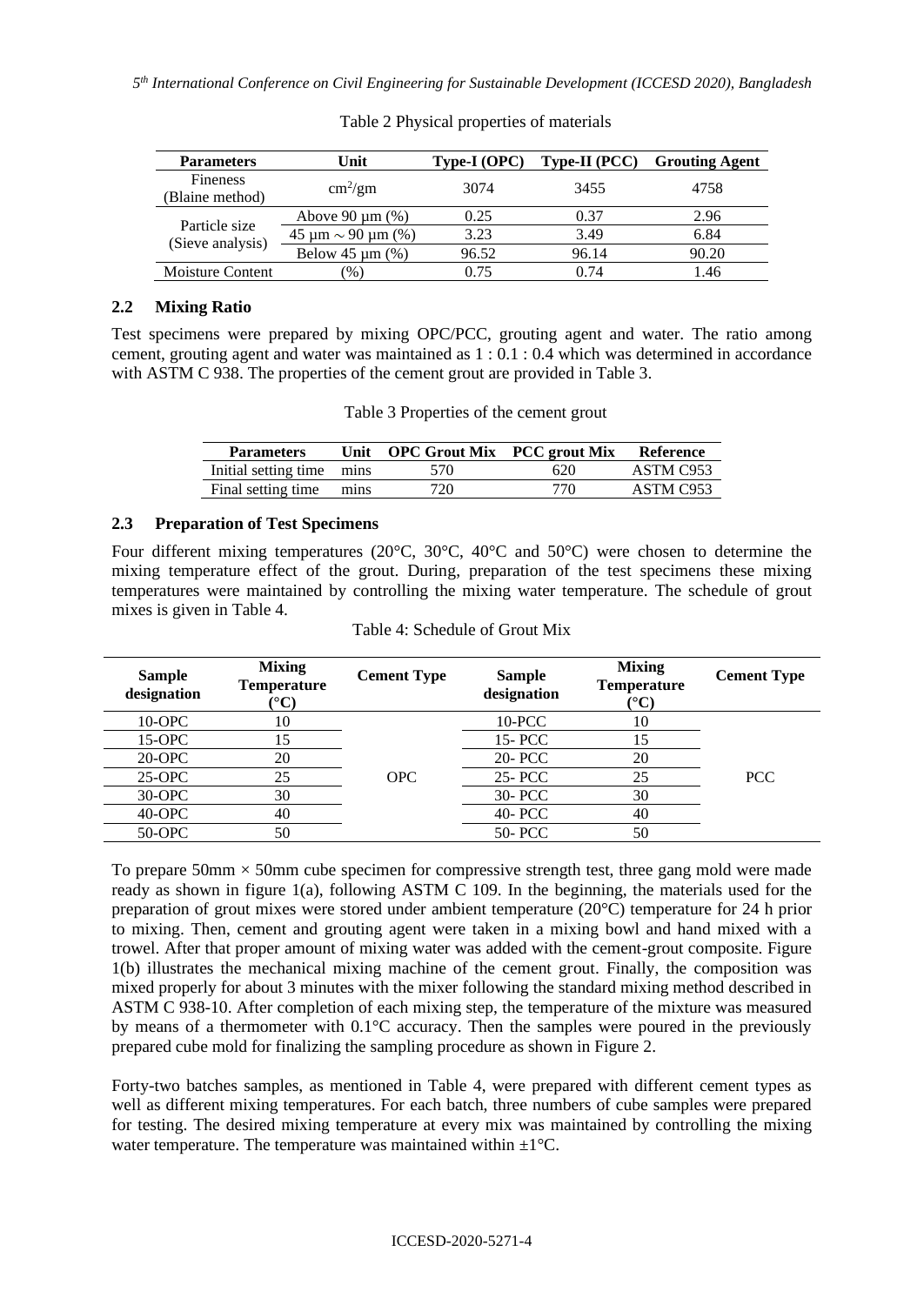*5 th International Conference on Civil Engineering for Sustainable Development (ICCESD 2020), Bangladesh*





 $(a)$  (b) Figure 1: (a) Gang Mold, (b) Mechanical mixing machine



Figure 2: Casting of grout samples

After completion of the molding, the test specimens were placed in a moist room exposed to moist air for minimum of 24 hours. After being finally set the specimens were demolded and each of the samples were given a unique identification mark for further analysis. Then all of the specimens were preserved in a curing chamber as described in ASTM C 109, to obtain desired strength.

# **2.4 Compressive Strength Test**

After completion of desired curing period, compressive strength test of the cube specimens was performed by using a compression testing machine (maximum capacity of 1000 kN) as shown in Figure 3. Compressive strength of the specimens was determined for 3, 7 and 28 days of curing period. The compressive strength tests were conducted as described in ASTM C 109.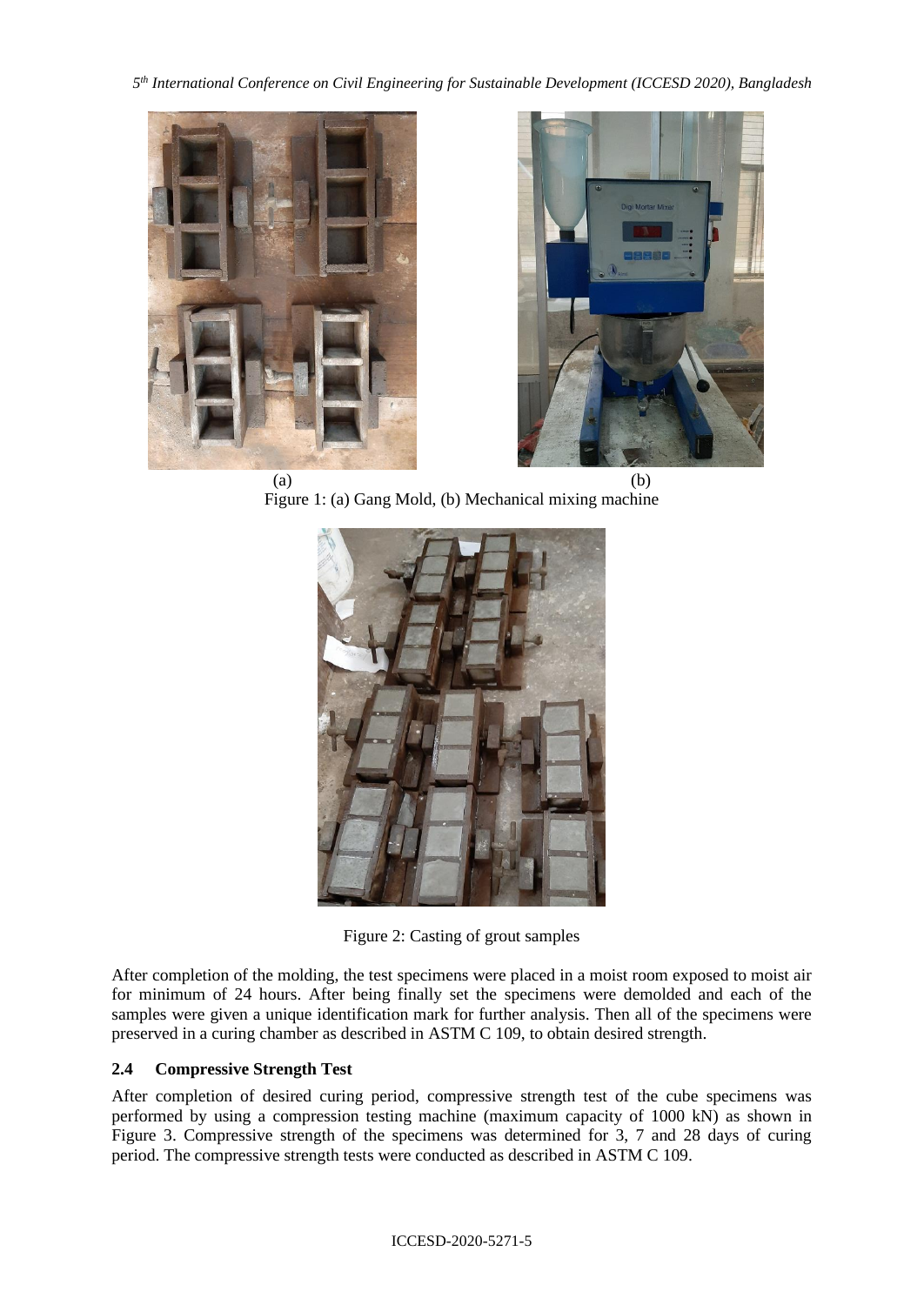*5 th International Conference on Civil Engineering for Sustainable Development (ICCESD 2020), Bangladesh*



Figure 3: Placement of the cube in the testing machine

#### **3 RESULTS AND DISCUSSION**

The compressive strength of the tested samples was presented in Table 5. It can be seen from the table that the optimum compressive strength among the tested samples was found for 30°C for both types of cement as well as three different curing ages of samples. Specimens, prepared with OPC based grout, showed higher strength than that of prepared with PCC based grout. For OPC based grout, the maximum compressive strength of 67.1 MPa, was found corresponding to 30°C mixing temperature and that of minimum of 35.9 MPa was found at 50°C mixing temperature. Whereas, for PCC based grouts, the maximum (57.3 MPa) was found at 30°C mixing temperature and minimum (19.6 MPa) at 10°C mixing temperature.

|           |                                          | Compressive Strength (MPa) |        |           | Compressive Strength (MPa) |       |       |
|-----------|------------------------------------------|----------------------------|--------|-----------|----------------------------|-------|-------|
| Sample ID | Sample ID<br>28 days<br>3 days<br>7 days | 3 days                     | 7 days | 28 days   |                            |       |       |
| $10$ -OPC | 37.58                                    | 49.85                      | 60.15  | $10$ -PCC | 19.6                       | 34.97 | 46.98 |
| $15-OPC$  | 38                                       | 50.43                      | 60.04  | 15- PCC   | 19.95                      | 36.25 | 49.25 |
| $20$ -OPC | 40                                       | 53.09                      | 63.2   | 20- PCC   | 21                         | 38.16 | 50.6  |
| $25-OPC$  | 41.2                                     | 54.32                      | 63.85  | 25-PCC    | 24.26                      | 41.07 | 55.58 |
| $30$ -OPC | 42.9                                     | 56.35                      | 67.1   | 30- PCC   | 26.1                       | 45.65 | 57.3  |
| $40$ -OPC | 36.8                                     | 52.13                      | 58.8   | 40- PCC   | 24.2                       | 41.34 | 52.5  |
| 50-OPC    | 35.9                                     | 50.78                      | 57.3   | 50- PCC   | 23.3                       | 40.88 | 51.6  |

Table 5 Compressive strength of the tested batches of cement grout

Comparison between compressive strength between OPC and PCC based cementitious grout specimens are represented in Figure 4. It was observed that the specimens made with PCC based grout showed higher strength at early ages than that of in OPC based grout. The compressive strength ratios between PCC based grout and OPC based grout specimens were between 52~66 % for 3 days of samples, between 70~81% for 7 days of samples, and increased up to 78~90% at 28 days curing age. With increasing in curing age, the ratio between the PCC and OPC based grout increases for all mixing temperatures in this study.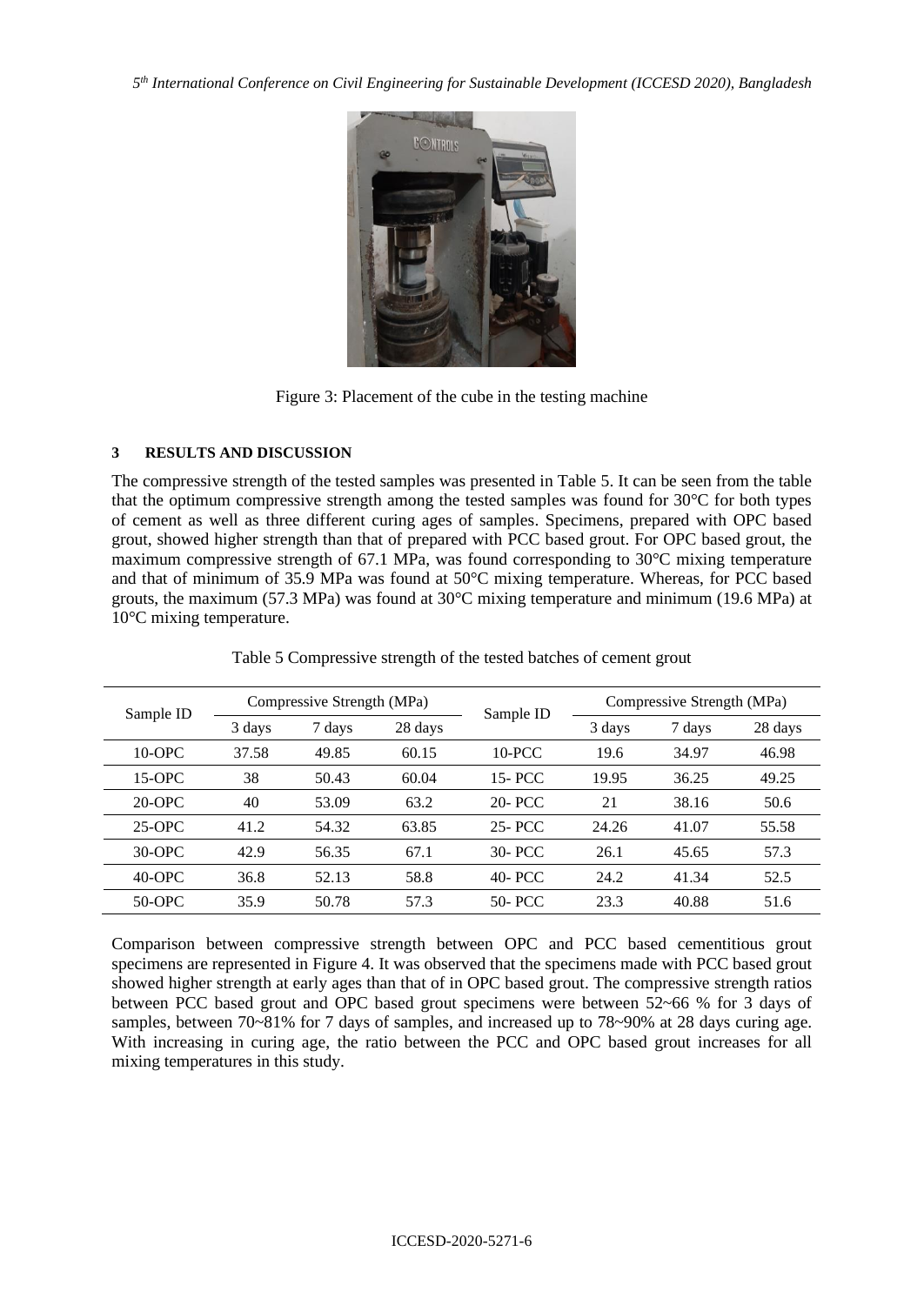

Figure 4: Comparison between compressive strength of OPC and PCC based grout sample at different age

#### ICCESD-2020-5271-7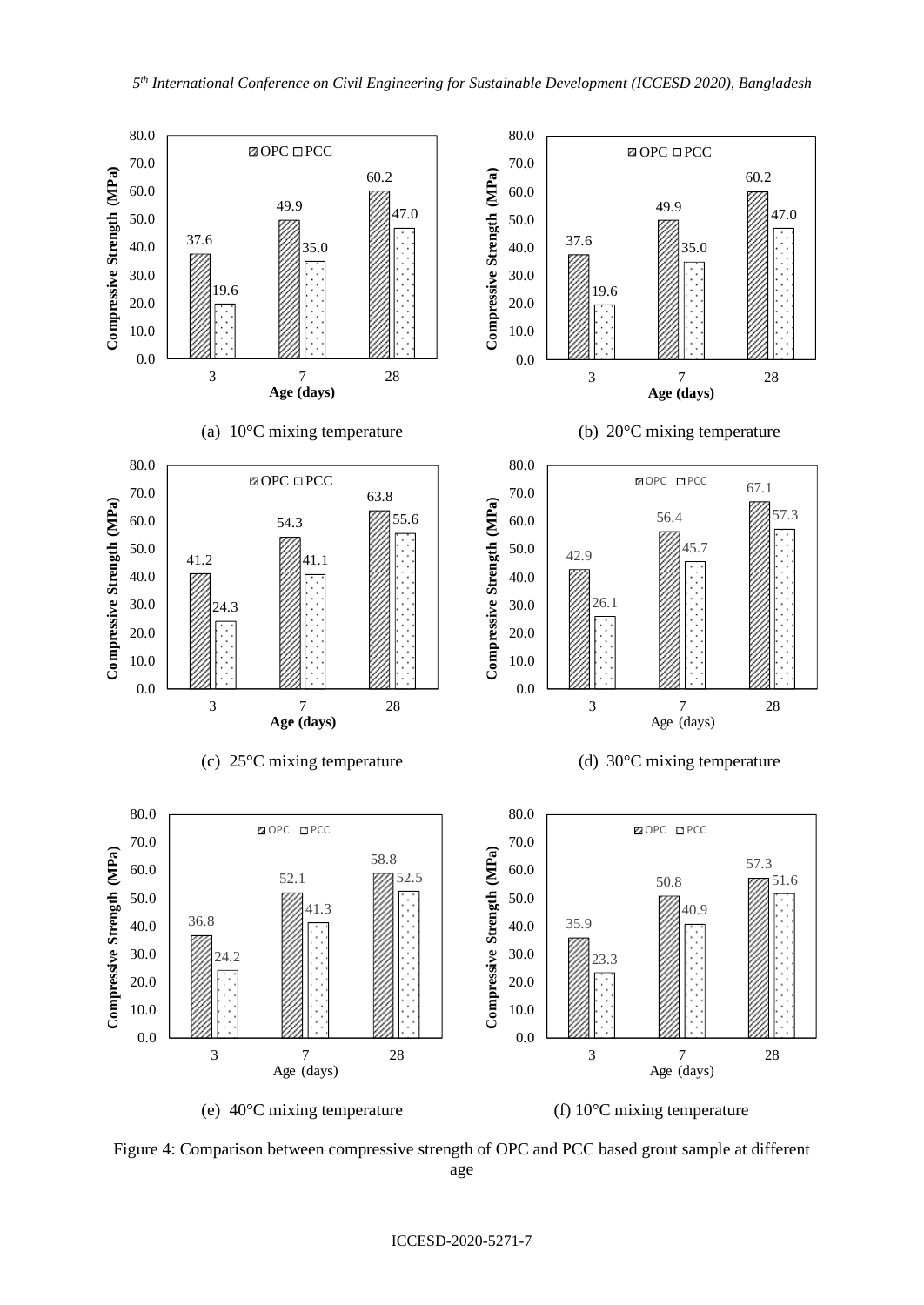Figure 5 shows the variation of compressive strength of grout (OPC and PCC) with different curing ages at various mixing temperature. The tested results show that the gap between compressive strength between OPC grout and PCC grout for 3 days samples are more than 28 Days samples. This indicate that OPC grout achieve compressive strength faster than PCC grout.



(b) at 28 days curing period



The percentage variation of the tested samples compared with 25°C mixing temperature for both OPC and PCC grout are presented in Table 6. The samples were compared with 25°C mixing temperature as 25°C represents the standard ambient temperature (Wardhono et al, 2015). It has been found that the compressive strength of the OPC grouting sample varies from 74% to 110% relative to the 25°C mixed sample. For PCC grouting samples, the compressive strength ranged from 62% to 122% relative to the mixed sample at 25°C.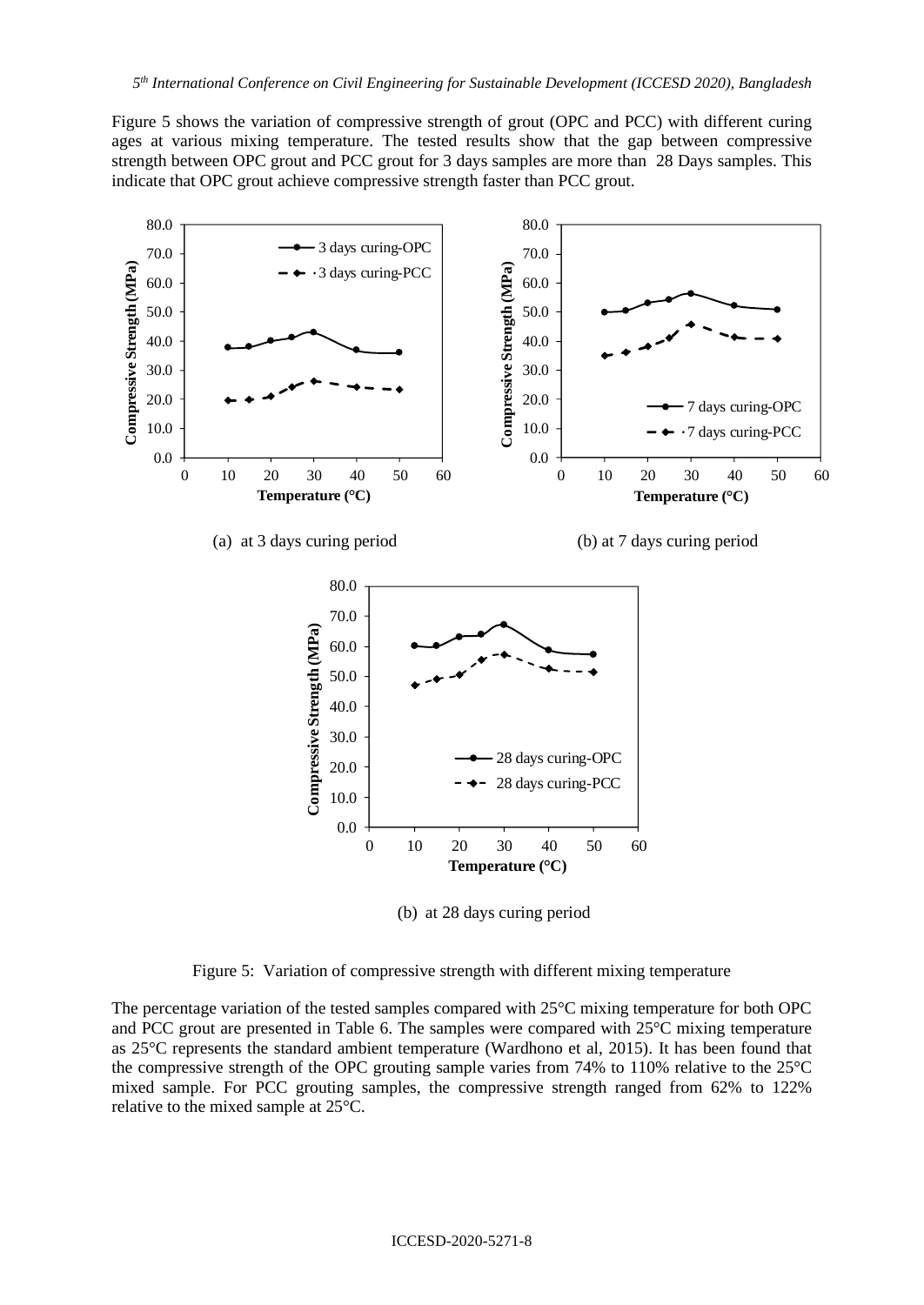|                                  | % variation for OPC |        | % Variation for PCC |        |        |         |
|----------------------------------|---------------------|--------|---------------------|--------|--------|---------|
| <b>Temperature</b> $(^{\circ}C)$ | 3 days              | 7 days | 28 days             | 3 days | 7 days | 28 days |
| 10                               | 82%                 | 84%    | 88%                 | 62%    | 70%    | 69%     |
| 15                               | 84%                 | 86%    | 88%                 | 64%    | 77%    | 77%     |
| 20                               | 94%                 | 95%    | 98%                 | 73%    | 86%    | 82%     |
| 25                               | 100%                | 100%   | 100%                | 100%   | 100%   | 100%    |
| 30                               | 108%                | 107%   | 110%                | 115%   | 122%   | 106%    |
| 40                               | 79%                 | 92%    | 84%                 | 100%   | 101%   | 89%     |
| 50                               | 74%                 | 87%    | 79%                 | 92%    | 99%    | 86%     |

Table 6: Percentage variation of the different batches with respect to 25°C samples

### **4 CONCLUSION**

Based on the experimental results, the following conclusions are made:

- a) Variation in mixing temperature influences the compressive strength of cementitious grout. The compressive strength of the cement grout decreases with increasing mixing water temperature above 30°C. So, this reduction in the compressive strength of cement grout should be considered while doing the mix design for grout as seasonal variation of temperature is a continuous process in Bangladesh.
- b) Cement grout prepared with OPC cement provides higher early strength than that of PCC. When the construction period is very short or it is necessary to complete the pre-stressing work within short period, then OPC based grout might be preferable.

#### **REFERENCES**

- ASTM C 109. (2010). Standard Test Method for Compressive Strength of Hydraulic Cement Mortars (Using 2-in. or 50-mm Cube Specimens). https://doi.org/10.1520/C0109.
- ASTM C 150. (2007). Standard Specification for Portland Cement. *Annual Book of ASTM Standards*, *I*(April), 1–8. https://doi.org/10.1520/C0150.
- ASTM C 938-10. (2010). Standard Practice for Proportioning Grout Mixtures for Preplaced-Aggregate Concrete. *ASTM International*, *i*(c), 55–57. https://doi.org/10.1520/C0938-10.2.
- ASTM C 940-10a. (2010). Standard Test Method for Expansion and Bleeding of Freshly Mixed Grouts for Preplaced-Aggregate Concrete in the Laboratory. https://doi.org/10.1520/C0940- 10a.2.
- ASTM C595/C595M. (2015). Standard Specification for Blended Hydraulic CementS. In *Annual Book of ASTM Standards*. https://doi.org/10.1520/C0595.
- ASTM C953. (2010). Standard Test Method for Time of Setting of Grouts for Preplaced-Aggregate Concrete in the Laboratory. *ASTM International*, *87*(c). https://doi.org/10.1520/C0953-10.2.
- Bras, A., Gião, R., Lúcio, V., & Chastre, C. (2013). Development of an injectable grout for concrete repair and strengthening. *Cement and Concrete Composites*, *37*(1), 185–195. https://doi.org/10.1016/j.cemconcomp.2012.10.006
- BS EN 445. (2007). *Grout for prestressing tedons - Test methods*. *3*.
- Chen, W. F., & Duan, L. (2014). Segmental Concrete Bridges. In *Bridge Engineering Handbook, Second Edition*. https://doi.org/10.1201/b16523-4.
- Clark, G. M. (2013). Post-tensioned structures improved standards. *Proceedings of the Institution of Civil Engineers: Forensic Engineering*, *166*(4), 171–179. https://doi.org/10.1680/feng.13.00010.
- Corven, J., & Moreton, A. (2013). *Post-Tensioning Tendon Installation and Grouting Manual, Federal Highway Administration (FHWA), US Department of Transportation*. Retrieved from Federal Highway Administration (FHWA), US Department of Transportation website: http://www.fhwa.dot.gov/bridge/construction/pubs/hif13026.pdf.